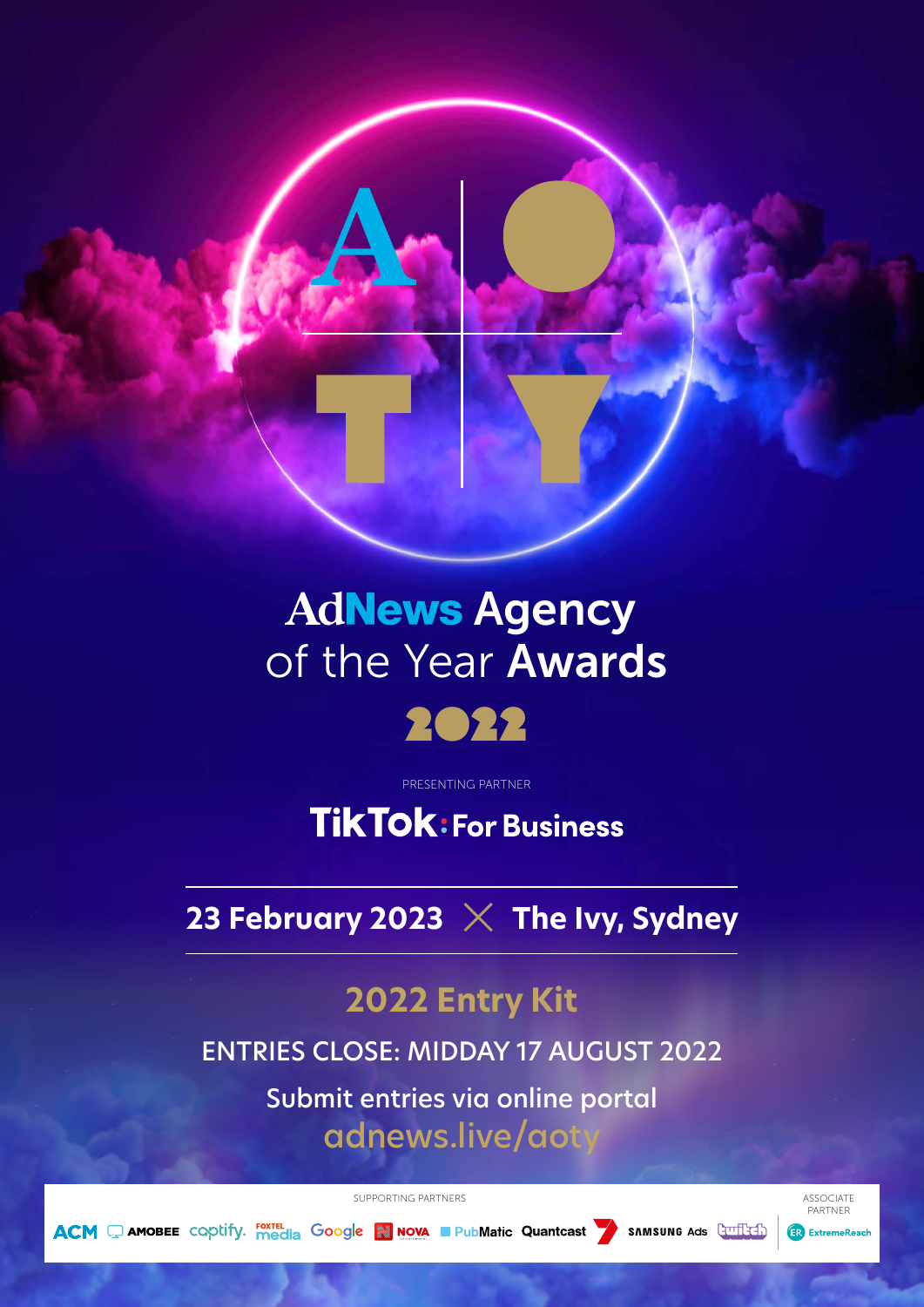

# **Categories**

- **A.** Creative Agency of the Year
- **B.** Media Agency of the Year
- **C.** Independent Agency of the Year
- **D.** Small Agency of the Year (Headcount under 25)
- **E.** Digital Agency of the Year
- **F.** PR Agency of the Year
- **G.** Content Agency of the Year
- **H.** Ad Campaign of the Year
- **I.** Media Campaign of the Year
- **J.** Small Budget Media Campaign of the Year (Less than \$500,000)
- **K.** Social Media Campaign of the Year
- **L.** Best Use of Data in Campaign Planning
- **M.** Best Use of Content
- **N.** Brand Partnership Award
- **O.** Social Responsibility/Pro Bono Award
- **P.** Diversity Award
- **Q.** The Game Changer Award
- **R.** Emerging Leader of the Year (selected from the AdNews Top 20)
- **S.** Employer of the Year (headcount over 75)
- **T.** Employer of the Year (headcount under 75)
- **U.** Marketing Team of the Year
- **V.** Media Trading Team of the Year
- **W.**The AdNews Effectiveness Award
- **X.** AdNews Agency of the Year (selected by AdNews)
- **Y.** Hall of Fame (selected by AdNews)

*Please note: Due to a change in timings for Agency of the Year, AdNews will be accepting work from 1 July 2021 until 30 June 2022 for all entries unless specified otherwise.*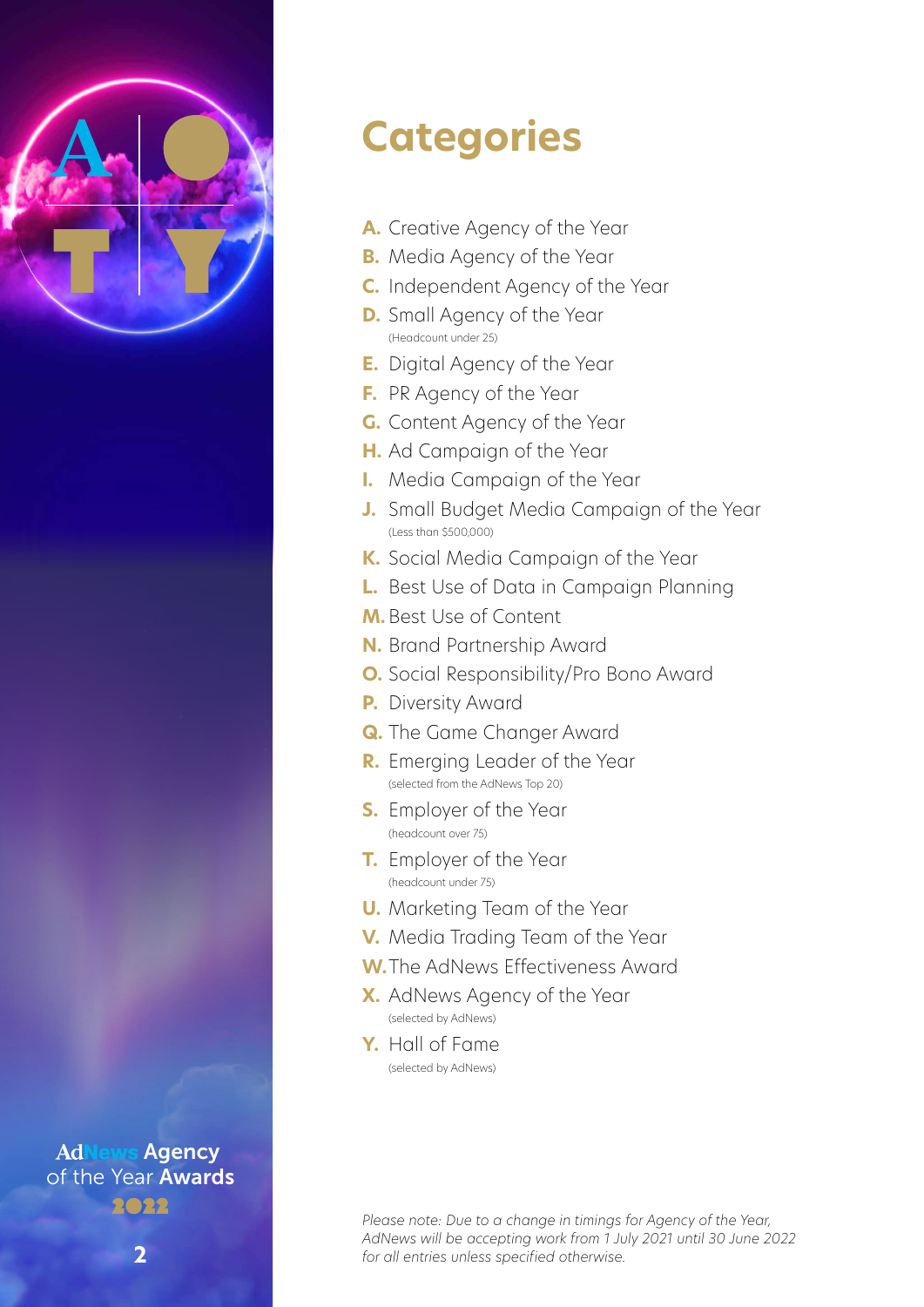

- **A.** Creative Agency of the Year
- **B.** Media Agency of the Year
- **C.** Independent Agency of the Year
- **D.** Small Agency of the Year (Headcount under 25)
- **E.** Digital Agency of the Year
- **F.** PR Agency of the Year
- **G.** Content Agency of the Year

*NOTE: PR Agency can only be entered by companies whose sole proposition is public relations and affairs – no media or creative agencies can enter unless they have a separate distinct arm offering this service.*

### **JUDGING CRITERIA**

Weighting is as follows:

- **25%** the commercial viability of the company: please state like-for-like revenue growth and pre- tax profits for the financial year from 1 July 2021 to 30 June 2022;
- **30%** client retention: the volume of client work (number of campaigns executed from 1 January 2021 to 30 June 2022); any award wins; statistics pointing to the success of work (ROI figures, sales uplifts)
- **30%** focus on people and culture: staff retention; staff opportunities, staff development programs; inclusion and diversity; commitment to flexibility
- **15%** case study: Provide one case study of a business problem you have solved for a key client including the strategy, output and results.

### **ENTRY REQUIREMENTS**

Submit copy no more than 1000 words covering all items listed under the judging criteria above. Supporting figures are **mandatory**.

It is **compulsory** to include an endorsement from the CEO or CFO confirming details in the entry are correct.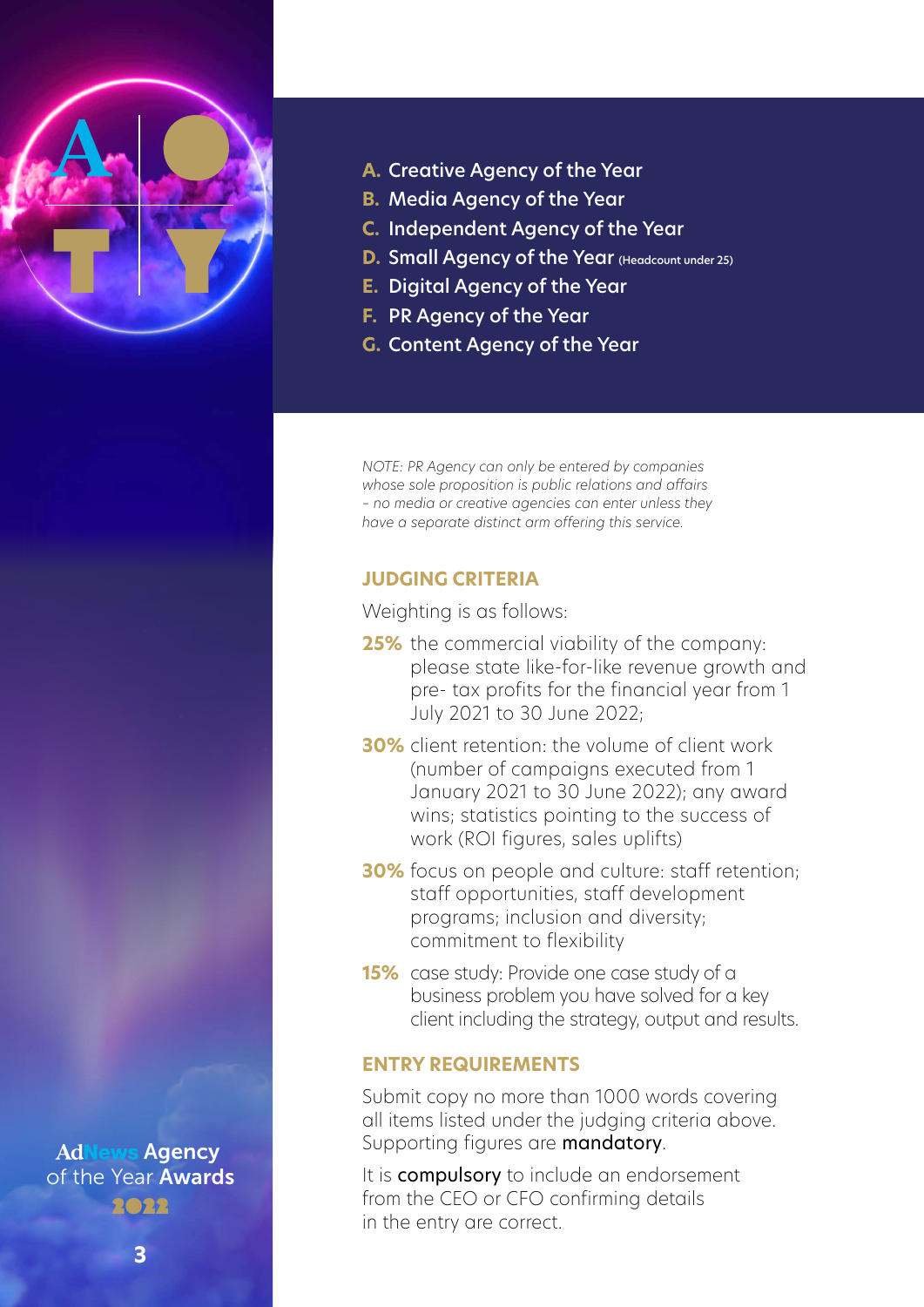**4**

### **H.** Ad Campaign of the Year

This is for big bold ideas, storytelling and originality of thinking. This award may incorporate a dual-agency entry whereby the creative agency and the media agency will enter together. Both aspects of the campaigns will be judged together if submitted as such.

### **JUDGING CRITERIA**

Judges will look for tangible measures of effectiveness and how the campaign delivered a business impact. Entries must include context that helps highlight the scale of the challenge. Judges will examine originality of creative concept from storyboard to post-production; choice of talent, script, music selection and multi-channel executions. Weighting is as follows:

**30%:** on strategy

**30%:** on execution

**40%:** on proven results and effectiveness

### **ENTRY REQUIREMENTS**

Submit copy no more than 1000 words, outlining the concept and strategy; the campaign execution (both creative and media for dual entries); and proven results and effectiveness including ROI figure (e.g. incremental value produced by the campaign, minus the total cost of the campaign, divided by the cost of the campaign).

Please explicitly state in addition to the objectives and effectiveness, the WHY behind the idea. If possible, allude to the budget allocated and what was achieved within those parameters. A copy of the media plan is also required if it is a dual entry.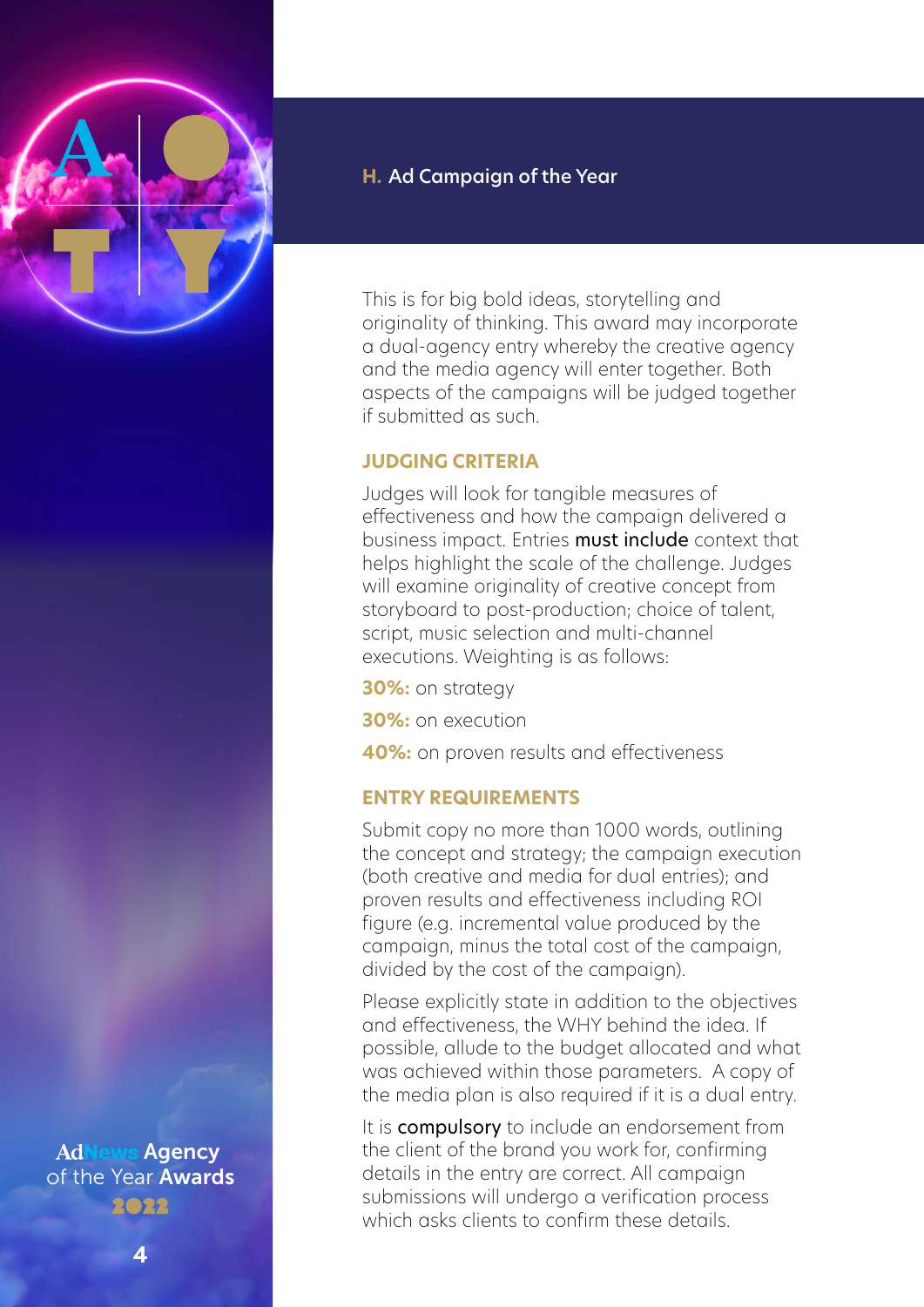

- **I.** Media Campaign of the Year
- **J.** Small Budget Media Campaign of the Year (Less than \$500,000)
- **K.** Social Media Campaign of the Year

These categories recognise media and social campaigns for their overall effectiveness, both in terms of proving measured ROI and meeting quantified business objectives. The entry must include a media schedule that shows an understanding of the application of different media/social channels to meet the client's objectives, and deliver results. Include the investment percentages attributed to each channel, plus an overview of reach and frequency.

### **JUDGING CRITERIA**

Judges will look for tangible measures of effectiveness and how the campaign delivered a business impact. Entries must include context that helps highlight the scale of the challenge. Weighting is as follows:

**30%:** on strategy

**30%:** on execution

**40%:** on proven results and effectiveness

### **ENTRY REQUIREMENTS**

Submit copy no more than 1000 words covering all items listed under the judging criteria above. Supporting figures and media schedules are mandatory.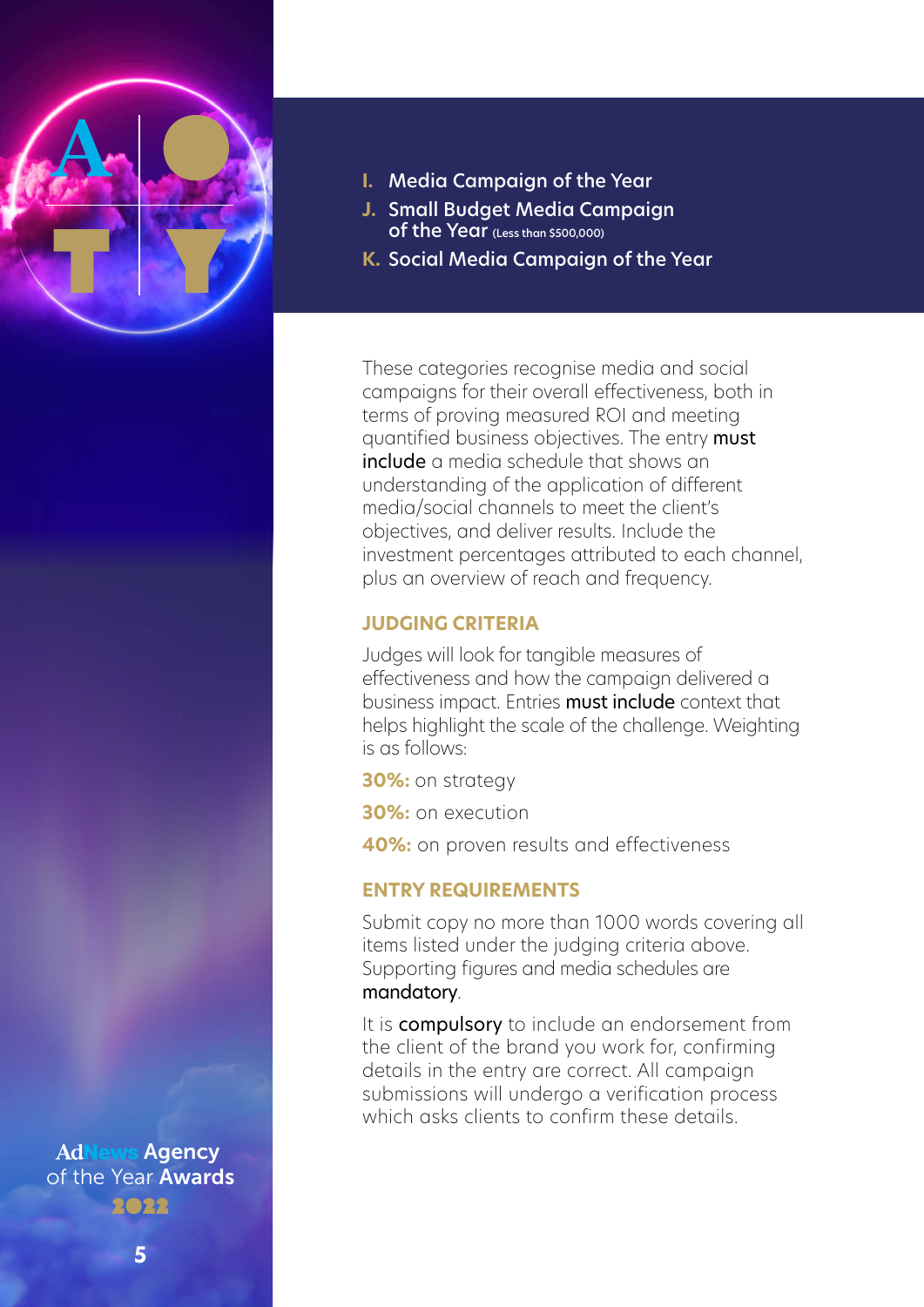

### **L.** Best Use of Data in Campaign Planning

This award recognises use of data that informs campaign planning decisions. Entries in this category must show smart, original thinking driven by data-led research. Entries can be from a media agency, creative agency or a dual entry.

### **JUDGING CRITERIA**

Weighting is as follows:

**30%:** outline of the data used and how it was utilised

**30%:** the execution of the campaign

**40%:** campaign results

### **ENTRY REQUIREMENTS**

Submit copy no more than 1000 words covering all items listed under the judging criteria above. Please include supporting figures where required.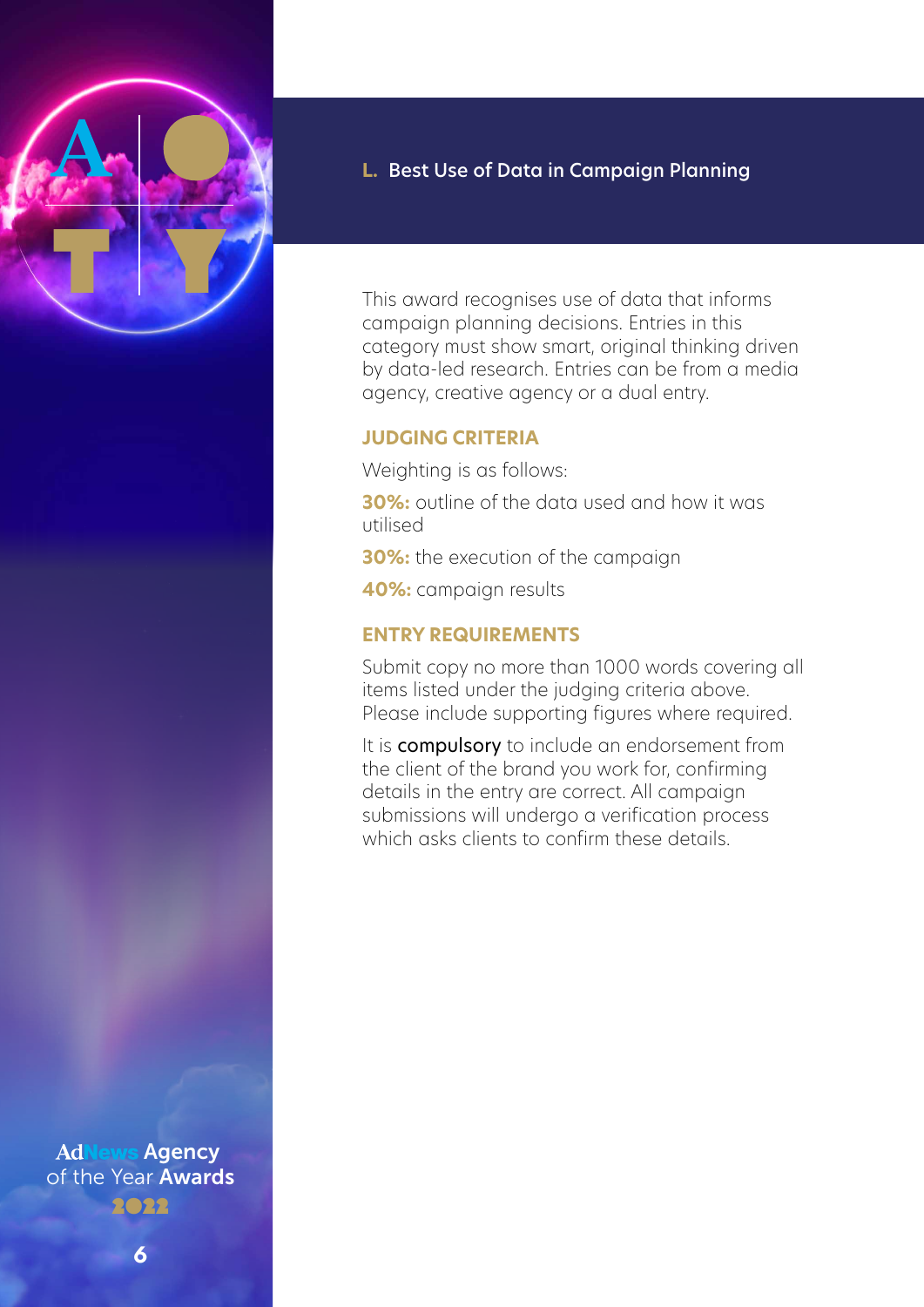

### **M.**Best Use of Content

This category serves to recognise a content campaign, produced for a brand, that has delivered a significant audience for a client. It could have been produced by a content company, creative or media agency. The content in question could have been delivered across any format (e.g. text-based campaigns, social media campaigns, research, white papers, podcasts, videos etc.).

### **JUDGING CRITERIA**

Judges will be looking for strong audience measurement and reports, as well as originality and interesting execution, both in terms of channels and creative work. Weighting is as follows:

**30%:** on strategy

**30%:** on execution

**40%:** on proven results and effectiveness

### **ENTRY REQUIREMENTS**

Submit copy no more than 1000 words covering all items listed under the judging criteria above. Judges will look for executions that are innovative, bold and out of the box. Please include details of where the campaign may have provided measured ROI.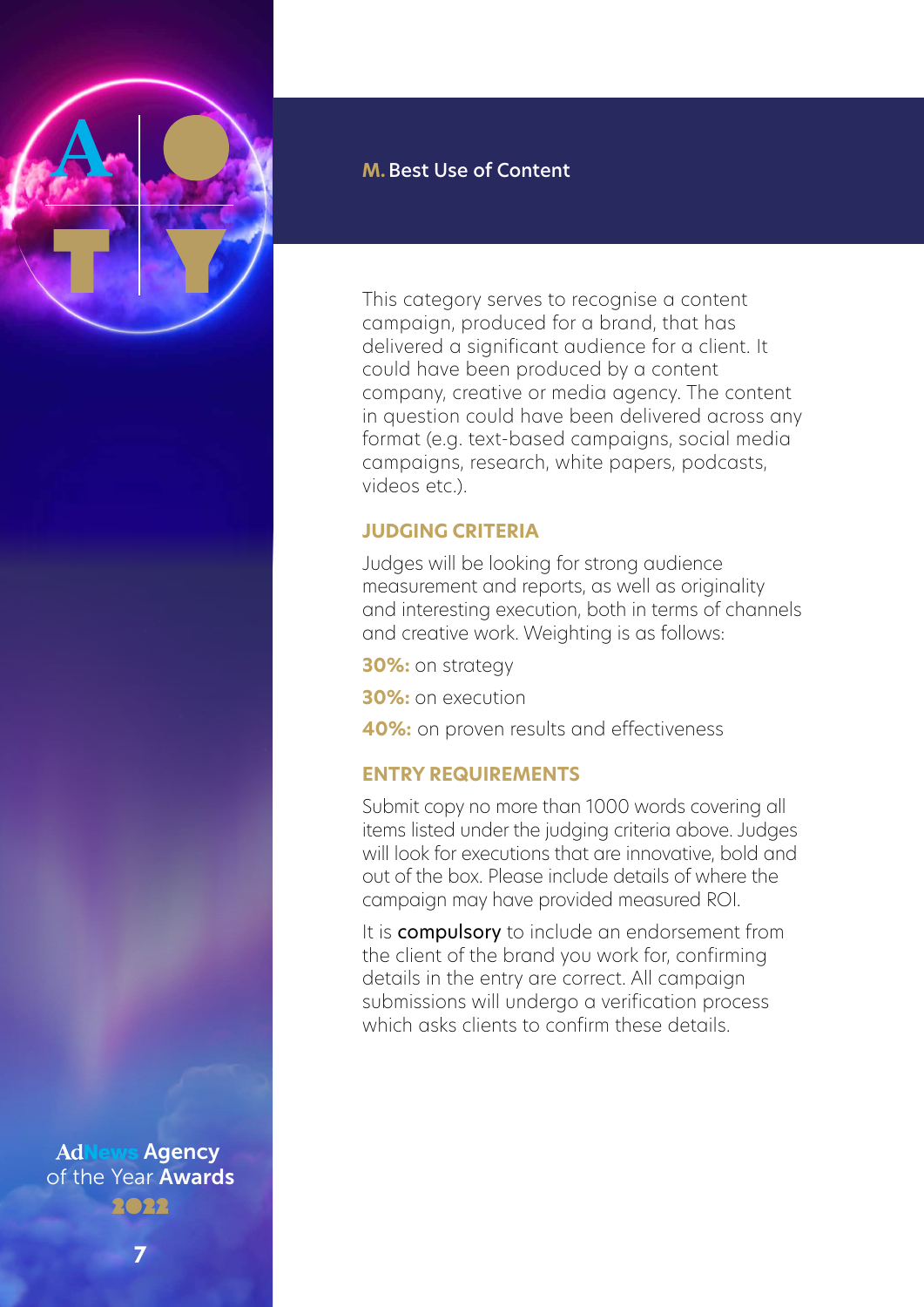

### **N.** Brand Partnership Award

This award reveals how an agency has cleverly integrated a brand into a popular media outlet, sporting event, TV show or festival by recognising sponsorship, advertising, or activations built into existing media propositions.

### **JUDGING CRITERIA**

Judges will be looking for real measures of effectiveness and how the integrations delivered a business impact. Weighting is as follows:

**30%:** on strategy

**30%:** on execution

**40%:** on proven results and effectiveness

### **ENTRY REQUIREMENTS**

Submit copy no more than 1000 words covering all items listed under the judging criteria above.

Judges will look for executions that are innovative, bold and out of the box. Provide examples of results and outcomes which could touch upon engagement, social amplification and data-capture.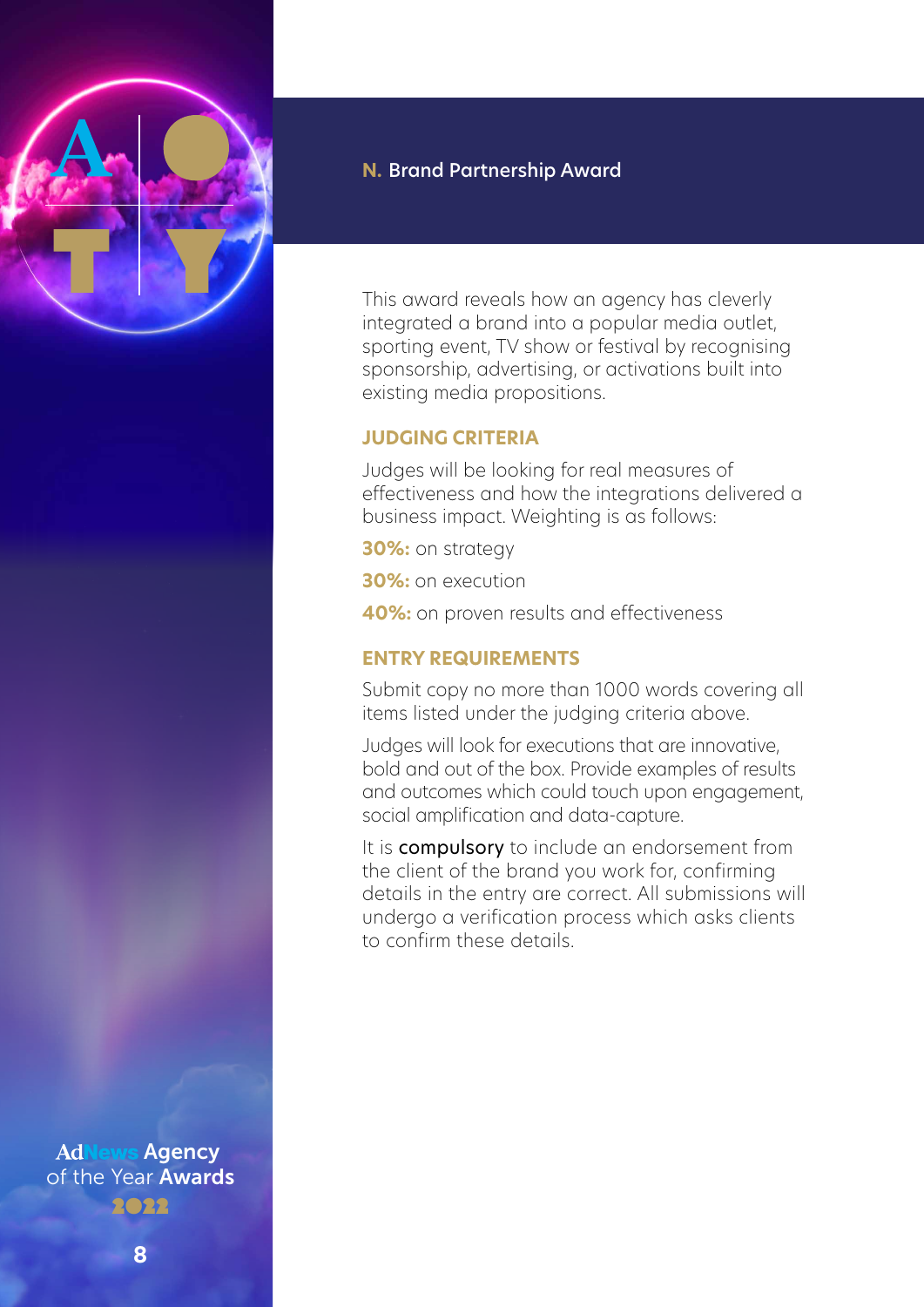

### **O.** Social Responsibility/Pro Bono Award

This award recognises company/agency initiatives to engage in social responsibility-based projects and pro bono work/campaigns to support a brand or organisation with a social cause.

### **JUDGING CRITERIA**

Weighting is as follows: **40%:** on strategy **30%:** on execution **30%:** on outcome

### **ENTRY REQUIREMENTS**

Submit copy no more than 1000 words addressing the initiative, project or campaign. Please provide an all-round view of the vision, engagement, and the outcome of the activity/project. Please also include any supporting figures or materials where required.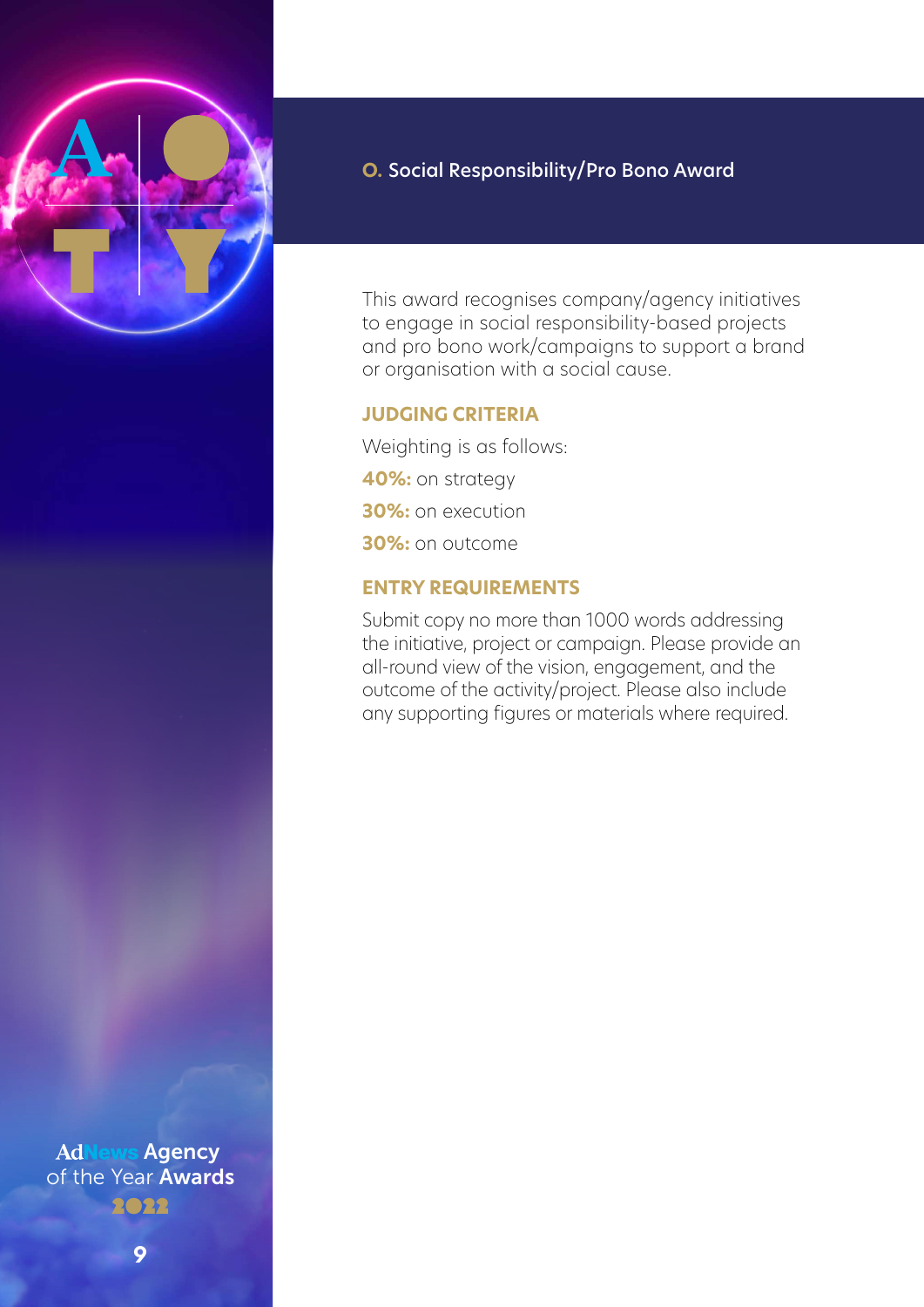

### **P.** Diversity Award

This award recognises company/agency initiatives to promote diversity within their own business and/ or the broader industry. It celebrates those ideas and programs that are making a true difference in enhancing adland to become a more diverse and inclusive industry to work in.

### **JUDGING CRITERIA**

Judges will look for initiatives which have had real impact in addressing diversity within an area of the business/industry. Weighting as follows:

- **30%:** on the purpose and objectives of the initiative
- **30%:** on how it was executed
- **40%:** on the results (i.e. how have you achieved the objectives of the initiative)

### **ENTRY REQUIREMENTS**

Submit copy no more than 1000 words addressing the above criteria. Please include any supporting figures and/or materials where required.

It is **compulsory** to include an endorsement from the CEO or Head of People and Culture confirming details in the entry are correct.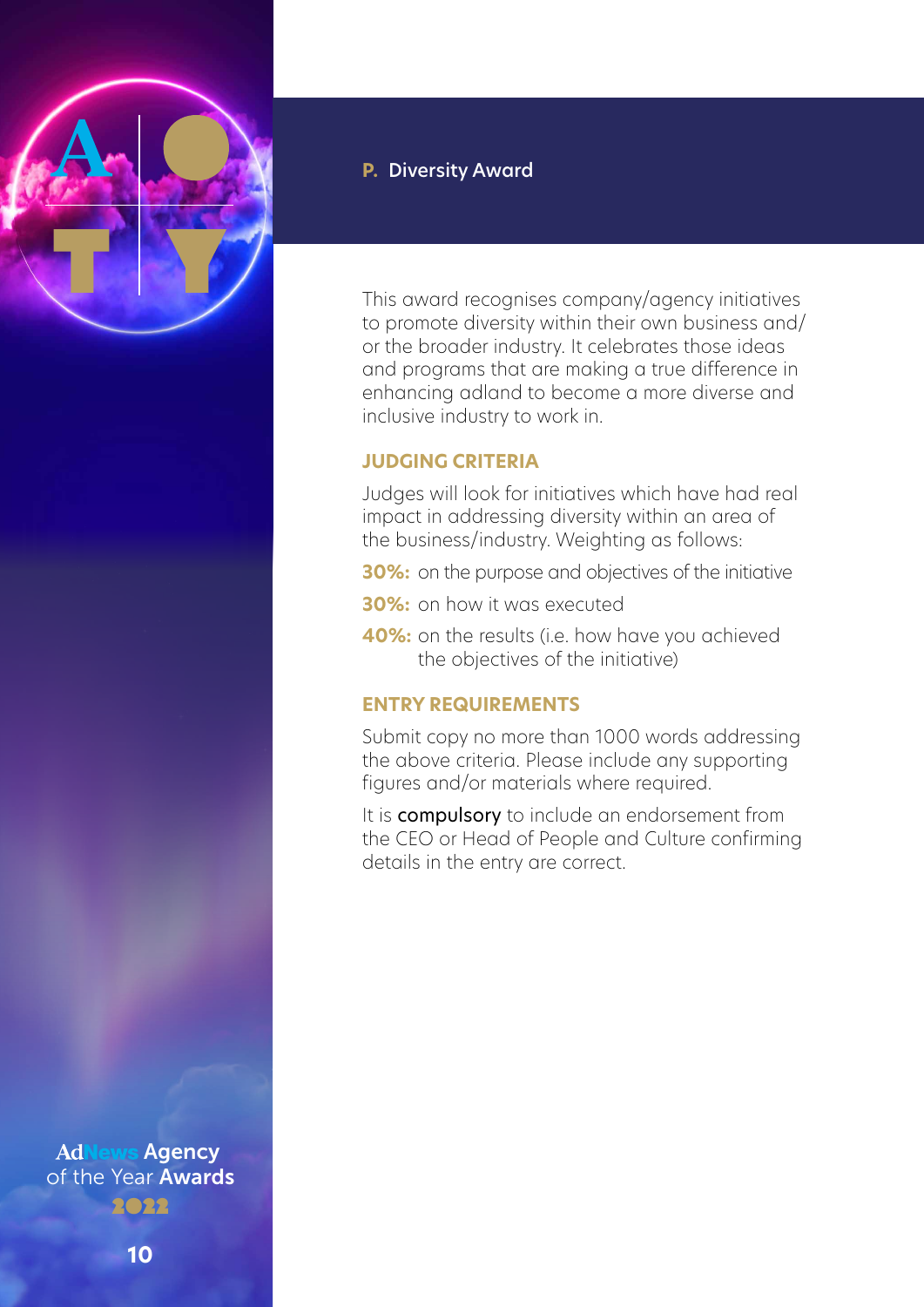

### **Q.** The Game Changer Award

This award recognises innovations and ideas that change the game. A Game Changer could be a piece of disruptive technology, a new advertising format, creative storytelling, an inspirational idea or product launch which has reinvented a client's business, or an innovative communications strategy that redefined and solved a tricky business challenge.

### **JUDGING CRITERIA**

Judges will look for game-changing thinking, insights and ideas that demonstrate brands and agencies pushing the boundaries of the industry. Weighting is as follows:

- **20%:** on rationale or strategy behind the gamechanging idea
- **40%:** on the execution
- **40%:** on proven results and effectiveness (i.e. how did it change the game)

### **ENTRY REQUIREMENTS**

Submit copy no more than 1000 words addressing the above criteria. Please include any supporting figures and/or materials where required.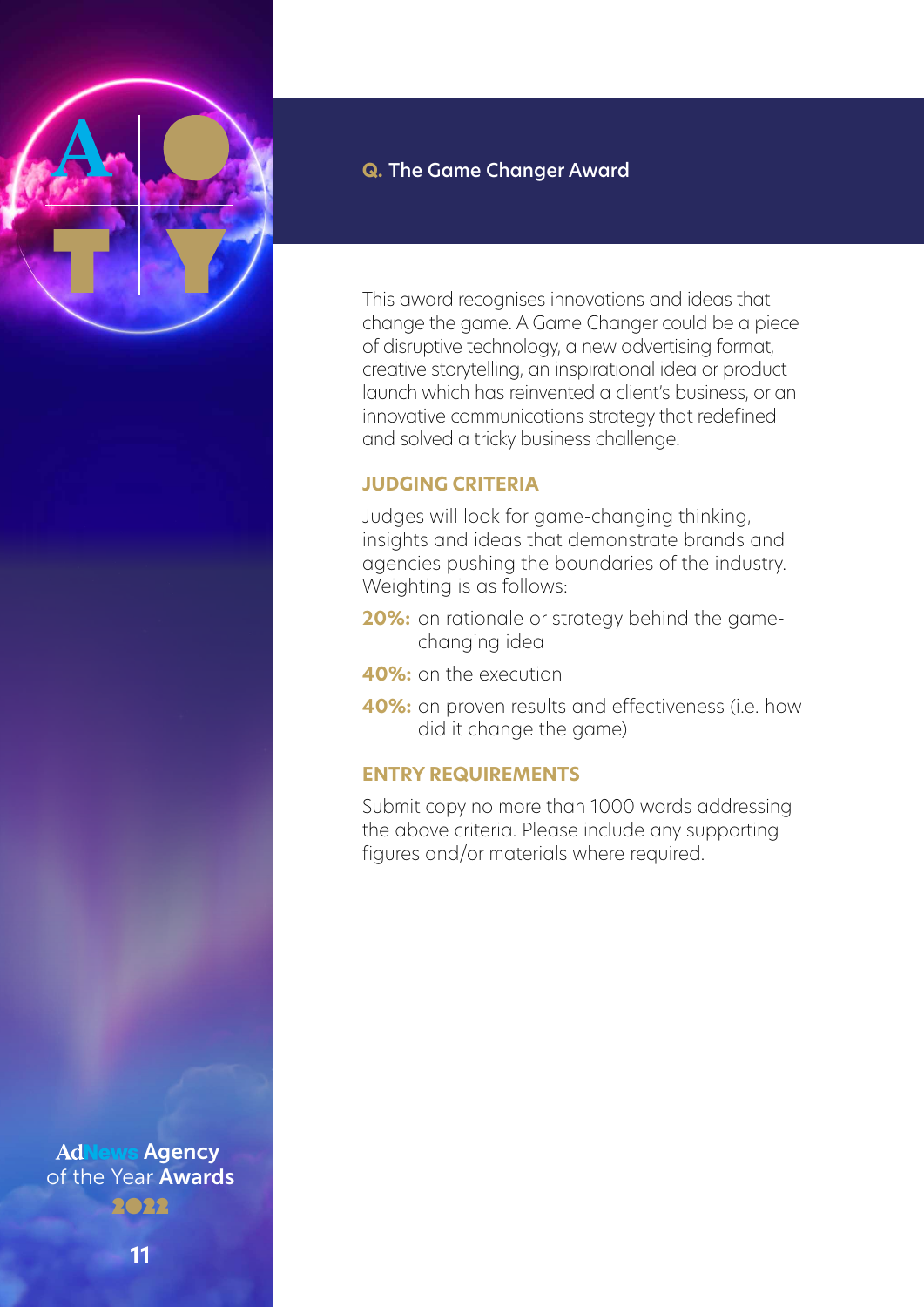

This award highlights those who have forged a path to become the industry's next leaders.

### **JUDGING CRITERIA**

This will be selected by a separate judging committee who will select the Top 20 Emerging Leaders of 2021. The list that will run in AdNews in September/October 2021 with the winner to be announced at the AdNews Agency of the Year Awards. Weighting is as follows:

- **10%:** outline nominee's key achievements in career to date.
- **5%:** name the nominee's top five skills that demonstrate they are an emerging leader.
- **30%:** provide an example of a challenge the nominee overcame and the solution they adopted in order to do so.
- **30%:** provide any examples of how the nominee is involved in the business and/or broader industry beyond their daily role.
- **25%:** why do you (the person who made this submission) think the nominee deserves to be listed as an Emerging Leader?

### **ENTRY REQUIREMENTS**

Submit copy no more than 1000 words covering all items listed under the judging criteria above and include a high-res profile image of the nominee. The submission for the nominee must come from someone more senior to them in their company (ie: the person they report to). Nominees must have a minimum of seven years in the advertising/media/marketing world. Please provide resume and LinkedIn profile link to support this. Nominees must not be currently working in a C-suite or managing director role.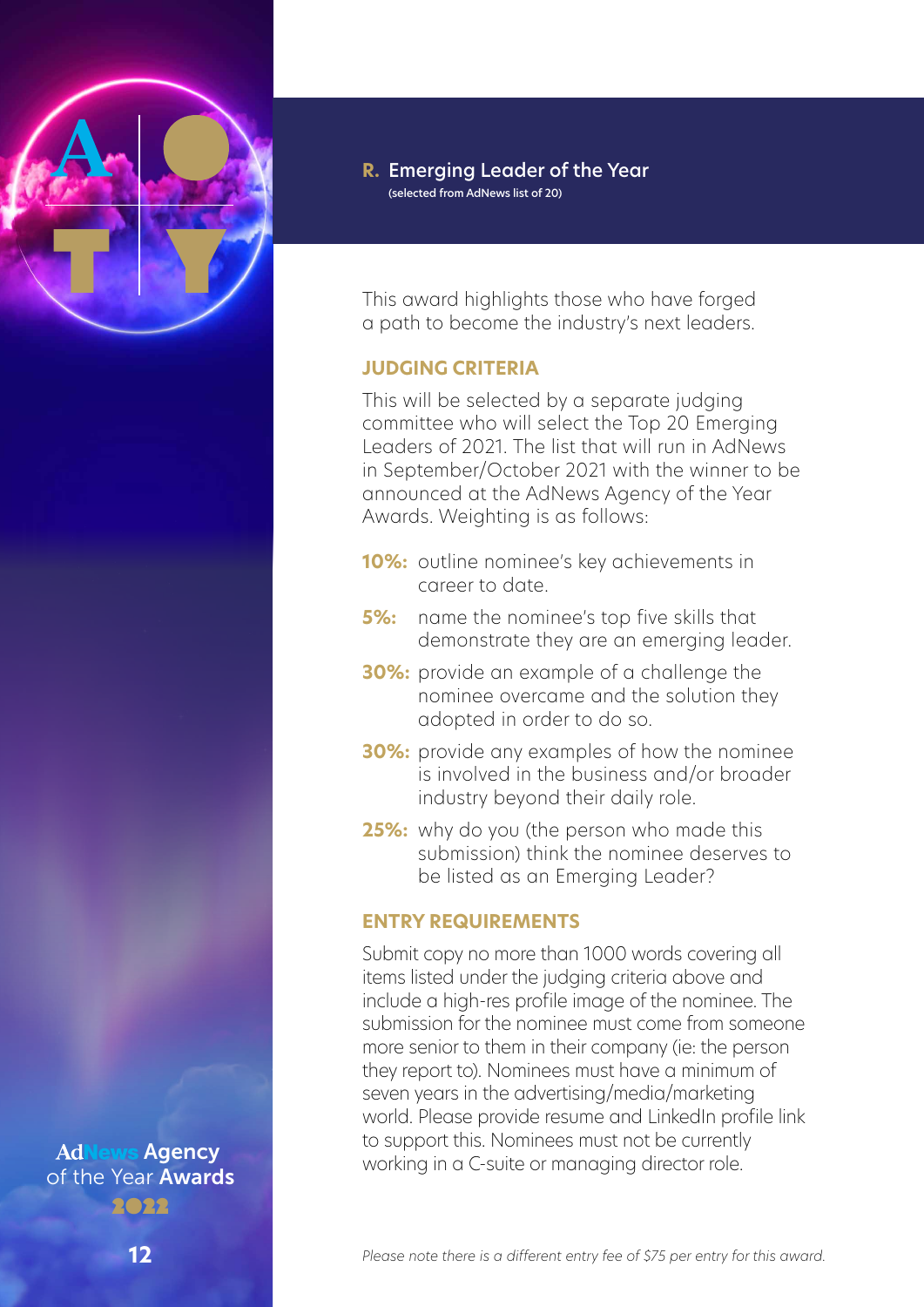

- **S.** Employer of the Year (Headcount Over 75)
- **T.** Employer of Year (Headcount Under 75)

This category encapsulates entire organisations and workforces from any company working in the advertising, media and marketing sector.

### **JUDGING CRITERIA**

Weighting is as follows:

- **30%:** staff investment, training, development, demonstrable career progression
- **30%:** staff support flexibility, paid parental schemes, extra benefits, programs that demonstrate a commitment to well-being
- **40%:** commitment and demonstrable action to address diversity and inclusion

### **ENTRY REQUIREMENTS**

Submit copy no more than 1000 words addressing the above criteria. Please include supporting figures.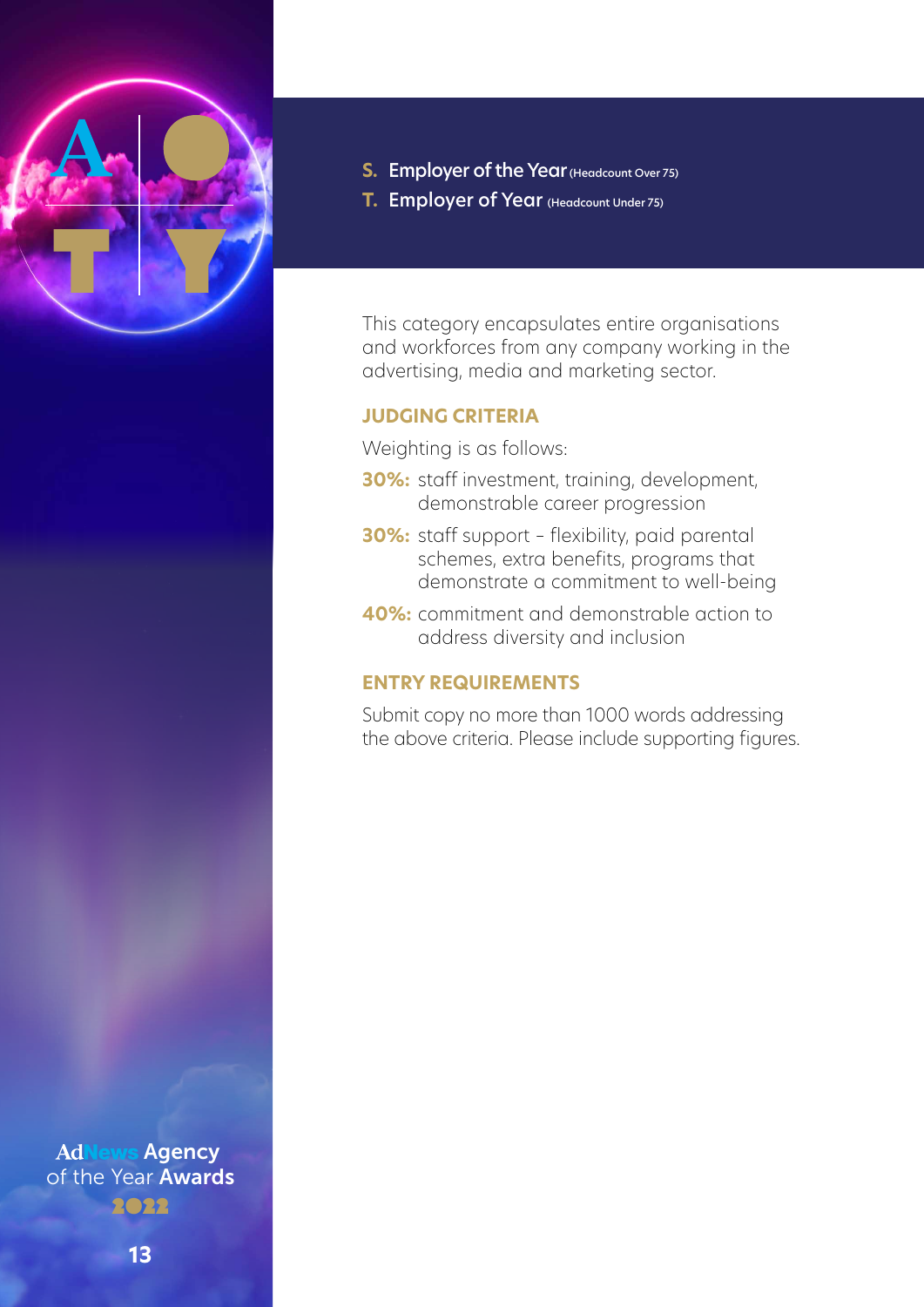

### **U.** Marketing Team of the Year

This award recognises the marketing teams working across Australian brands. They can either self-nominate, or be nominated by the agency they work alongside.

### **JUDGING CRITERIA**

Weighting is as follows:

- **20%:** team's mission statement (what does your team stand for and purpose)
- **40%:** the work (marketing strategy, campaigns & programs the team are working on)
- **40%:** proven business results (please provide key metrics and results)

### **ENTRY REQUIREMENTS**

Submit copy no more than 1000 words addressing the above criteria. Please also include a description of the team, their size and their functions/role within the team. If applicable, please name the agencies the team work with and the scope of work they undertake for the brand.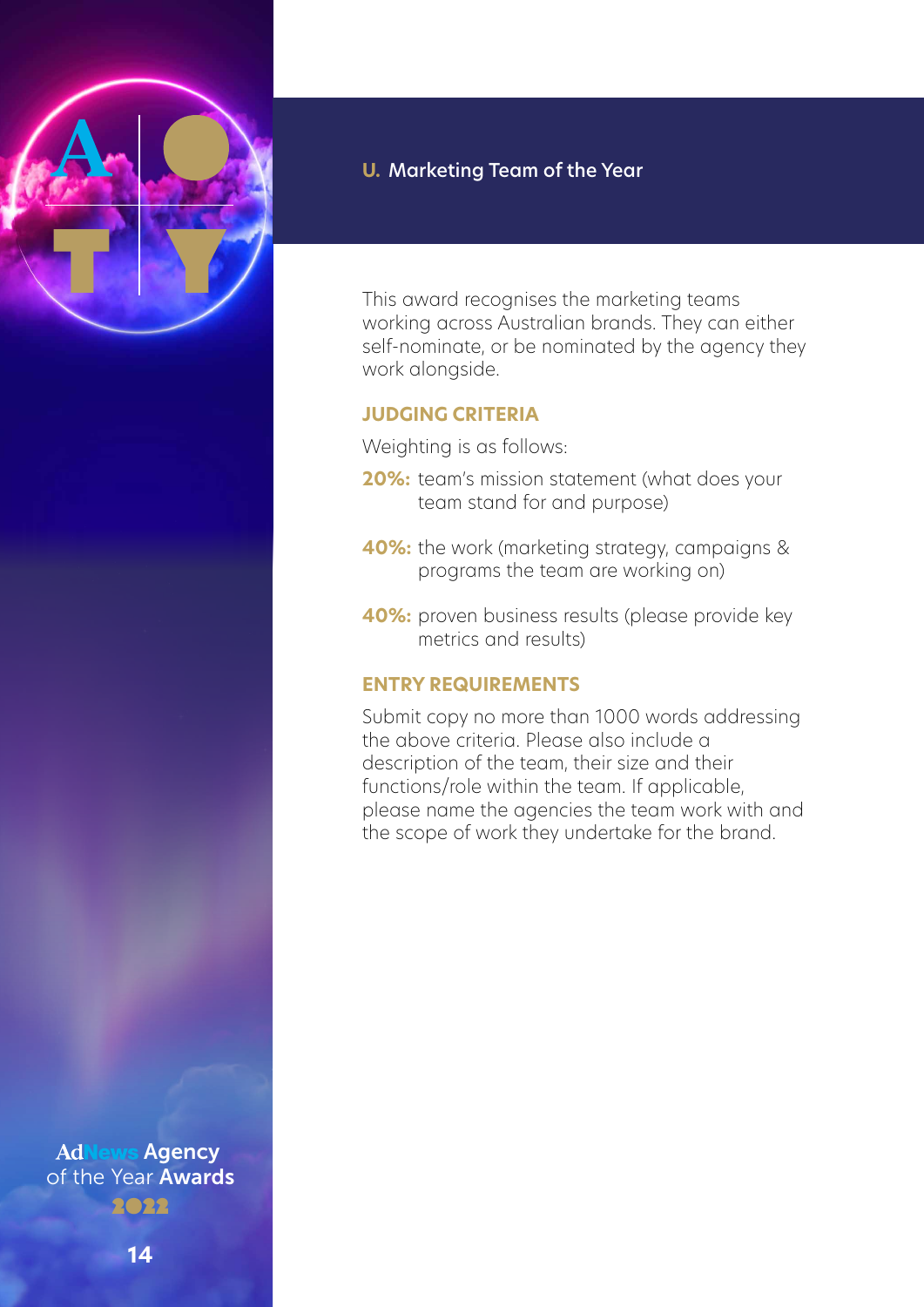

**V.** Media Trading Team of the Year

This award serves to recognise the trading and investment teams working within media agencies. It seeks to shine a light on how the team has delivered results to brands; how they work with new buying models and demonstrates their prowess and thought leadership.

### **JUDGING CRITERIA**

Weighting is as follows:

- **25%:** implementation of media execution to deliver results to the advertiser
- **25%:** the ability to identify, test and innovate new buying models across all media
- **25%:** testimonials/case studies demonstrating the investment team's prowess and thought leadership
- **25%:** demonstrate how the agency differentiates its trading from other trading teams

### **ENTRY REQUIREMENTS**

Submit copy no more than 1000 words addressing the above criteria. Testimonials and case studies can be uploaded separately outside of the word count.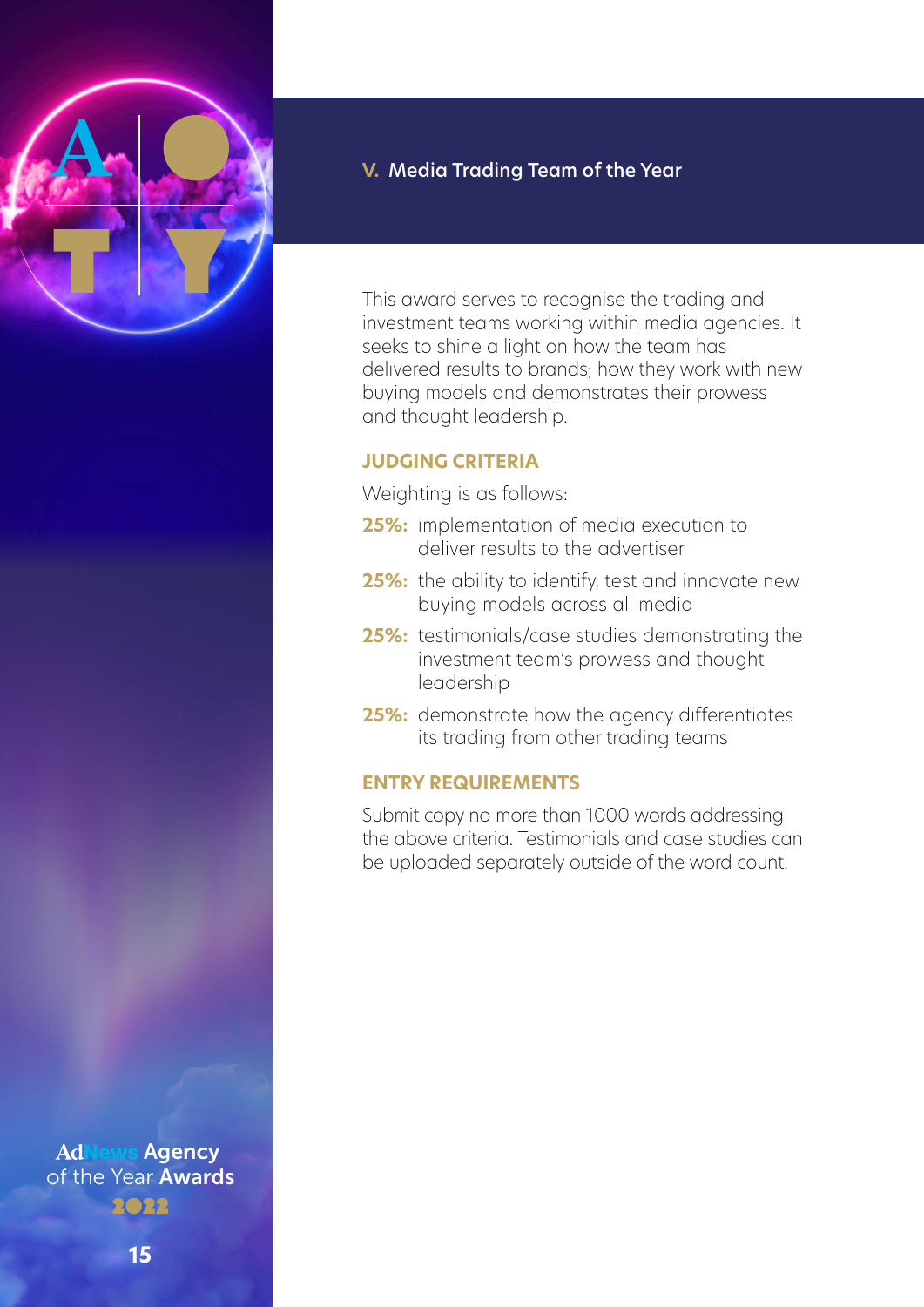

### **X.** The AdNews Effectiveness Award

This award serves to recognise a campaign for its overall effectiveness, in terms of proving measured ROI, meeting quantified business objectives and also, if relevant, the campaign's effects on instigating behavioural change. The entry period for this category is three years. Work must have launched since 1 January 2018. The launch date and time period should be clearly stated. This award may incorporate a dual-agency entry whereby the creative agency and the media agency will enter together. Both aspects of the campaigns will be judged together if submitted as such.

### **JUDGING CRITERIA**

Judges will be looking for real measures of effectiveness and how this campaign delivered a material business impact. Entries must include context that helps highlight the scale of the challenge. Weighting is as follows:

- **30%:** on campaign strategy
- **30%:** on campaign execution (both creative work and media planning)
- **40%:** on proven results and effectiveness including a ROI figure.

Entries that do not include proven results will not be considered.

### **ENTRY REQUIREMENTS**

Submit copy no more than 1000 words addressing the above criteria. Please include the campaign objectives; strategy and execution; and the results and effectiveness/ROI of the campaign. The media schedule for the campaign is also required to be uploaded as an attachment.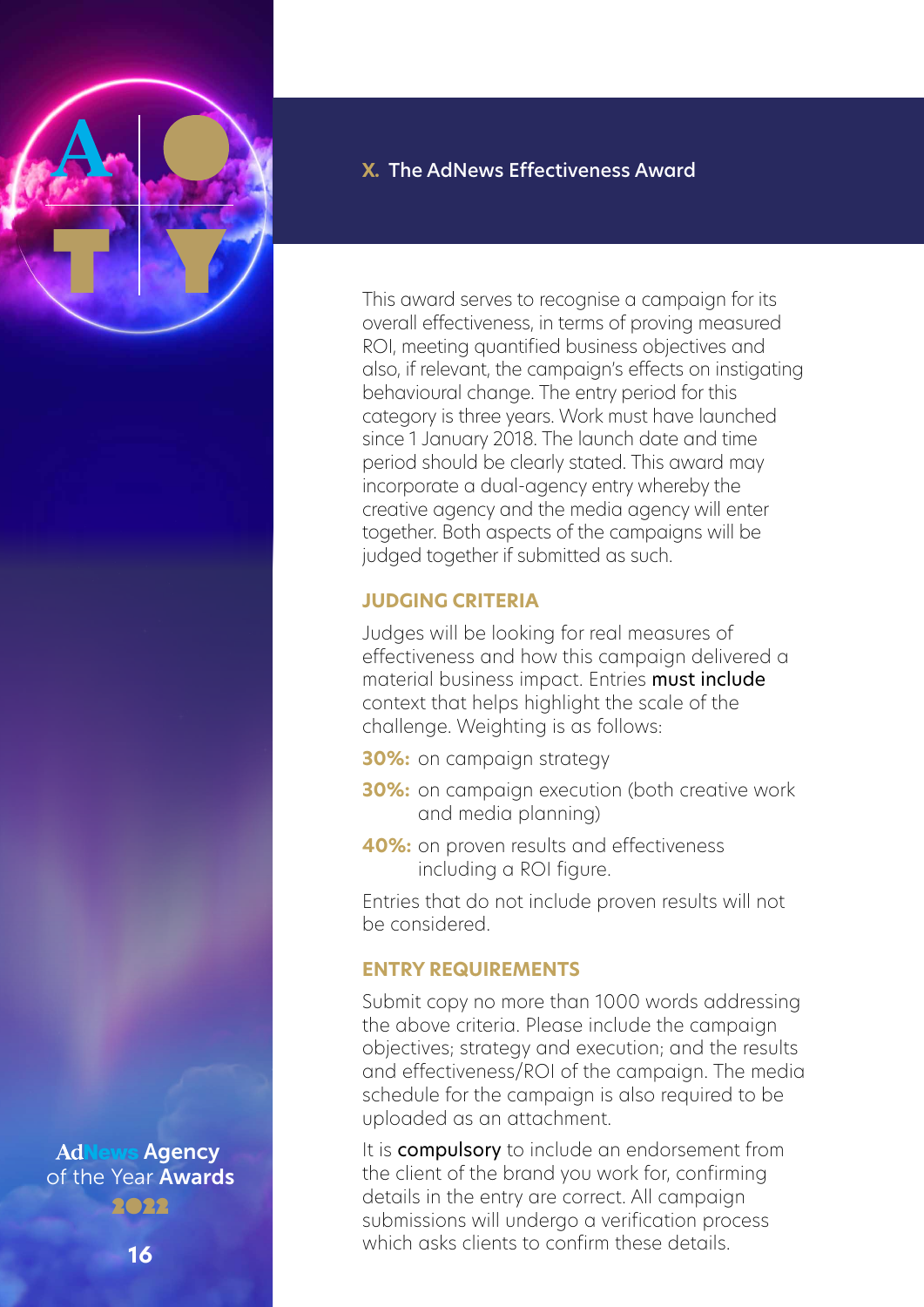

### **SUPPORTING MATERIALS (ALL CATEGORIES)**

### **FOR AGENCY AND TEAM RELATED ENTRIES (A-G):**

- Entries should be accompanied by supporting materials that showcase a range of your agency's work such as examples of published creative, television, online and radio if relevant.
- Entries in these categories are required to include a hi-res photo of agency staff.
- Important information for all entries:
- Supporting materials may be supplied in a showreel / sizzle reel, case study or Power Point presentation format.
- The estimated viewing time of supporting materials must not exceed four minutes in length.
- Files must be playable on a standard PC and Mac operating system.
- Production values will not be considered when scoring entries.
- Each entry must provide five examples of agency / campaign work as hi-res images.
- Files should be 300dpi, RGB Colour, PDF or TIFF.
- These images may be used in the awards presentation and the AdNews Agency of the Year winners supplement.
- Any information provided may be reproduced by AdNews in print, or online.
- Any information that is not for publication should be clearly marked 'For Judges Eyes Only'.

### **NATURE OF WORK**

The nature of work an agency does for a client must be made clear, whether an agency holds the entire account for a client, or works on a piece of the business. When listing clients on their books, agencies must outline what portion of the clients' core account they hold and the value of that client in billings. If it is for a subsidiary business, or a division within a larger parent company, that must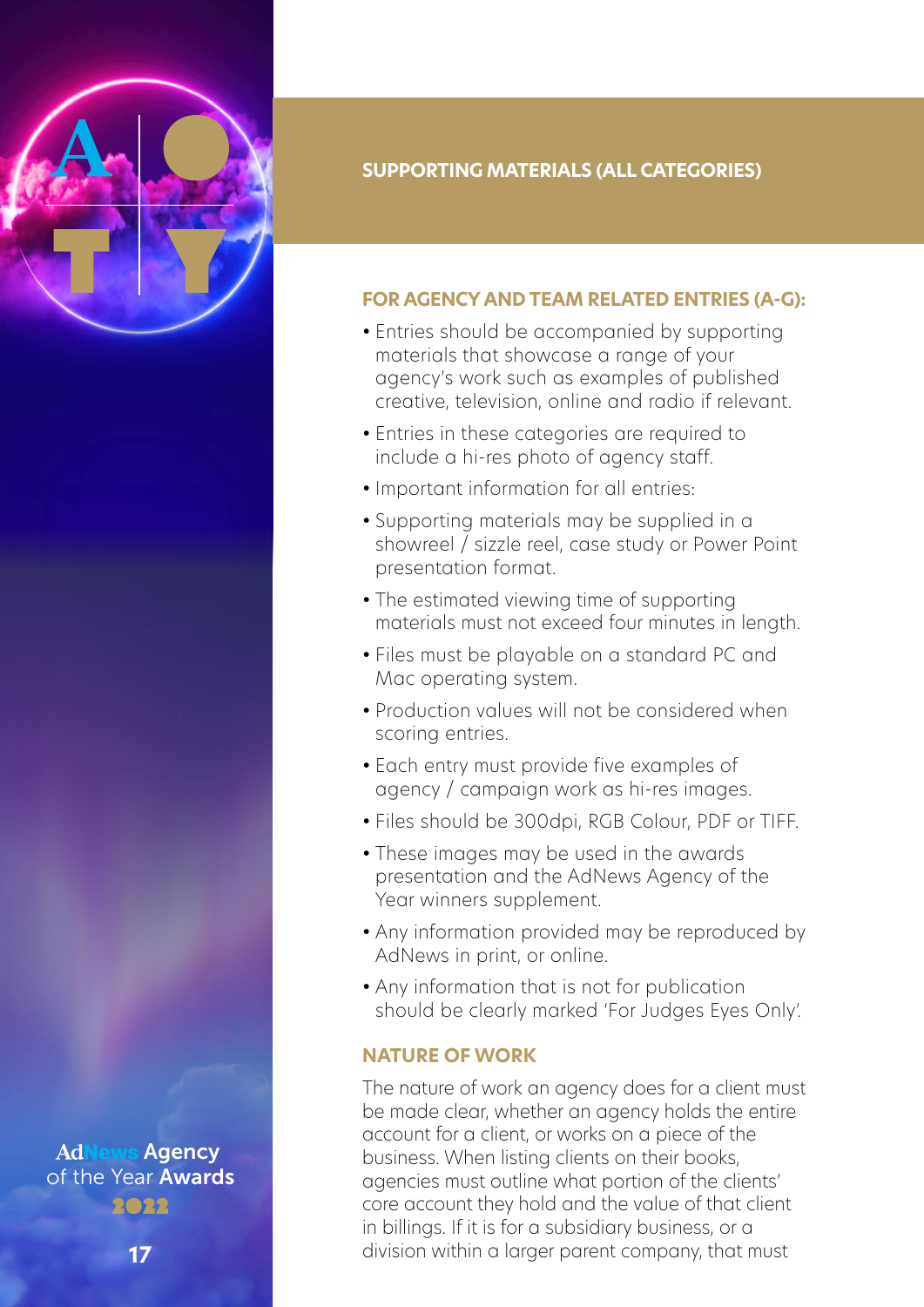

be specified, and the value of that client in billings must also be specified. It should also be made clear whether an agency works with clients on a project, or retained basis. Services including, but not limited to, search marketing, media planning & buying, full service, programmatic services, must be specified.

For example, if a media agency holds the full media planning & buying account for a client, they must outline the value of that account in billings. If an agency works on a client for search marketing, that should be made clear. AdNews welcomes work that showcases innovation and creativity that goes beyond the traditional scope of the industry but intentional scam work will not be tolerated. All entries must show that ideas were viable, had set objectives and were developed in good faith.

### **TO ENTER**

Visit: adnews.live/aoty Entries Open: Thursday 21st June 2022 Entries Close: Midday, Wednesday 17 August 2022 Event: Thursday 23rd February 2023

### **HANDY HINTS**

- Make it easy for the judges
- Be succinct
- Presentation be aware of how your entry appears on screen
- Follow the criteria
- Be aware of the score weightings
- Include clear results where asked
- List any collaborating partners (campaign categories)

### **ENTRY FEES**

Entry fees will be charged at \$395 plus GST per entry except for Emerging Leader of the Year which is \$75 per entry plus GST. A receipt will be sent to the entrant at the time of submission. Entries will not be considered for judging unless payment has been received. Entry fees are non-refundable.

### **FOR QUERIES CONTACT**

Two de Force: (02) 9281 8788 events@twodeforce.com.au